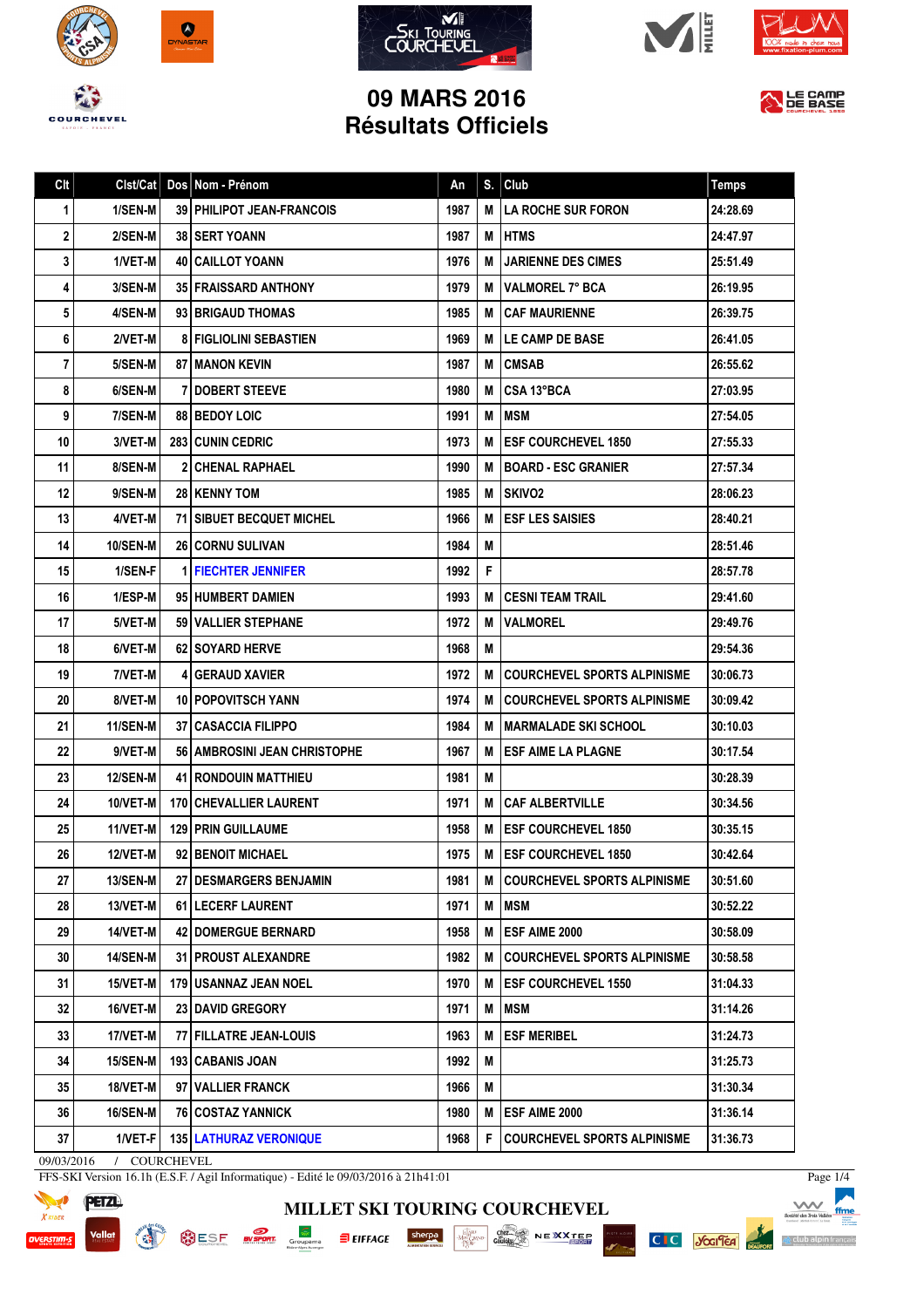| Clt | Clst/Cat        | Dos Nom - Prénom                  | An   | S. | Club                               | <b>Temps</b> |
|-----|-----------------|-----------------------------------|------|----|------------------------------------|--------------|
| 38  | 17/SEN-M        | <b>34   TOMASELLO MARCO</b>       | 1978 | M  | <b>COURMAYEUR TRAILEUR</b>         | 31:47.51     |
| 39  | <b>1/JUN-M</b>  | 29 POLETTO MARCO                  | 1997 | M  |                                    | 31:48.46     |
| 40  | 19/VET-M        | 90 CATEAU CHRISTIAN               | 1970 | M  |                                    | 32:05.88     |
| 41  | 20/VET-M        | <b>3 SIMOND PASCAL</b>            | 1967 | M  |                                    | 32:07.86     |
| 42  | 1/CAD-M         | <b>115 COLLIARD DORIAN</b>        | 1999 | M  | <b>MSM</b>                         | 32:36.61     |
| 43  | <b>18/SEN-M</b> | <b>140   VERTHIER REMI</b>        | 1985 | M  | <b>CAF MOUTIERS</b>                | 32:50.09     |
| 44  | 21/VET-M        | <b>75 FARGIER OLIVIER</b>         | 1969 | M  | <b>COURCHEVEL SPORTS ALPINISME</b> | 32:56.00     |
| 45  | 22/VET-M        | <b>120 POIRIER CHRISTOPHE</b>     | 1961 | M  | <b>LA BELLE MONTAGNE</b>           | 32:57.20     |
| 46  | 19/SEN-M        | <b>17 I MALHOUITRE NICOLAS</b>    | 1986 | M  |                                    | 32:57.54     |
| 47  | 23/VET-M        | <b>191   CHEDAL ANGLAY JOSEPH</b> | 1959 | M  |                                    | 33:03.85     |
| 48  | <b>20/SEN-M</b> | <b>43 COLARD PIERRE-YVES</b>      | 1991 | M  |                                    | 33:05.84     |
| 49  | <b>21/SEN-M</b> | <b>118 DUNAND GUILLAUME</b>       | 1987 | M  | <b>ESF COURCHEVEL 1650</b>         | 33:11.29     |
| 50  | 2/VET-F         | <b>123 BAU GERALDINE</b>          | 1970 | F  | <b>IMSM</b>                        | 33:13.34     |
| 51  | 24/VET-M        | <b>33   THOMET JEAN-MARC</b>      | 1968 | M  | <b>ARAVIS</b>                      | 33:26.10     |
| 52  | <b>22/SEN-M</b> | <b>172 MOURIN STANISLAS</b>       | 1986 | M  |                                    | 33:32.06     |
| 53  | <b>23/SEN-M</b> | <b>175 KENNY JOE</b>              | 1987 | M  |                                    | 33:44.48     |
| 54  | <b>24/SEN-M</b> | <b>131 BICHET NICOLAS</b>         | 1991 | M  |                                    | 34:10.03     |
| 55  | <b>25/SEN-M</b> | 94 GARCIA SEVERIN                 | 1986 | M  |                                    | 34:37.19     |
| 56  | 1/SVET-M        | <b>83 MOTTIER SERGE</b>           | 1954 | M  | <b>CAF ARAVIS</b>                  | 34:39.89     |
| 57  | 2/CAD-M         | <b>113 CHEVALLIER MATHIS</b>      | 1999 | M  | <b>CAF ALBERTVILLE</b>             | 34:40.83     |
| 58  | 3/VET-F         | <b>106 CHAUCHAIX CORINE</b>       | 1975 | F  | <b>ESF ARECHES</b>                 | 34:46.21     |
| 59  | 3/CAD-M         | 85 JUGAND HUGO                    | 2000 | M  |                                    | 34:46.82     |
| 60  | 4/VET-F         | <b>177 CHENAL CLAUDE</b>          | 1967 | F  | <b>HTMS</b>                        | 35:15.25     |
| 61  | <b>26/SEN-M</b> | 280 DELANOE MORGAN                | 1980 | М  | <b>ESF COURCHEVEL 1650</b>         | 35:23.79     |
| 62  | 25/VET-M        | <b>110 BIRKNER RAMON</b>          | 1973 | M  | <b>ESF COURCHEVEL 1850</b>         | 35:47.21     |
| 63  | 26/VET-M        | 130 GIRARD GREGORY                | 1975 | M  |                                    | 35:48.90     |
| 64  | <b>27/VET-M</b> | <b>116 DE THIERSANT PASCAL</b>    | 1962 |    | M COURCHEVEL SPORTS ALPINISME      | 36:16.38     |
| 65  | <b>27/SEN-M</b> | <b>157 GIRERD ERWAN</b>           | 1985 | M  | <b>CAF VANOISE</b>                 | 36:18.80     |
| 66  | 2/SEN-F         | <b>122 POULET LAURENCE</b>        | 1977 | F  | <b>COURCHEVEL SPORTS ALPINISME</b> | 36:19.64     |
| 67  | <b>28/SEN-M</b> | 150 BOISSIN JEREMY                | 1990 | М  | <b>IESF COURCHEVEL 1650</b>        | 36:28.93     |
| 68  | <b>28/VET-M</b> | 174 RAISIN DIDIER                 | 1967 | M  |                                    | 36:31.66     |
| 69  | 29/VET-M        | <b>105 CATELLA NICOLAS</b>        | 1974 | M  | I CLUB DES SPORTS VALMOREL         | 36:31.99     |
| 70  | 3/SEN-F         | <b>281 L'HERPINIERE KATIE</b>     | 1979 | F  |                                    | 36:52.38     |
| 71  | 2/JUN-M         | 44 CRETET MATHIEU                 | 1998 | M  |                                    | 36:58.68     |
| 72  | 30/VET-M        | 223 PACHOUD ERIC                  | 1963 | M  |                                    | 37:01.01     |
| 73  | 4/SEN-F         | <b>159 BIRTWISTLE MELANIE</b>     | 1986 | F  |                                    | 37:01.21     |
| 74  | 31/VET-M        | 21 LAMBERT PIERRE                 | 1976 | М  |                                    | 37:04.38     |
| 75  | 2/SVET-M        | <b>114 BETEND DENIS</b>           | 1955 | М  |                                    | 37:11.94     |
| 76  | 32/VET-M        | 160 HENRAS STEPHANE               | 1967 | М  | <b>IESF COURCHEVEL 1550</b>        | 37:17.21     |
| 77  | 5/VET-F         | <b>188 BARTNICKI MIREILLE</b>     | 1970 | F  | <b>CAF ALBERTVILLE</b>             | 37:18.01     |
| 78  | <b>29/SEN-M</b> | 111 GARNIER ROBIN                 | 1990 | M  | <b>COURCHEVEL SPORTS ALPINISME</b> | 37:18.38     |
| 79  | 6/VET-F         | 102 BATCHELOR MELANIE             | 1970 | F  | <b>COURCHEVEL SPORTS ALPINISME</b> | 37:18.43     |

09/03/2016 / COURCHEVEL

FFS-SKI Version 16.1h (E.S.F. / Agil Informatique) - Edité le 09/03/2016 à 21h41:02

Page 2/4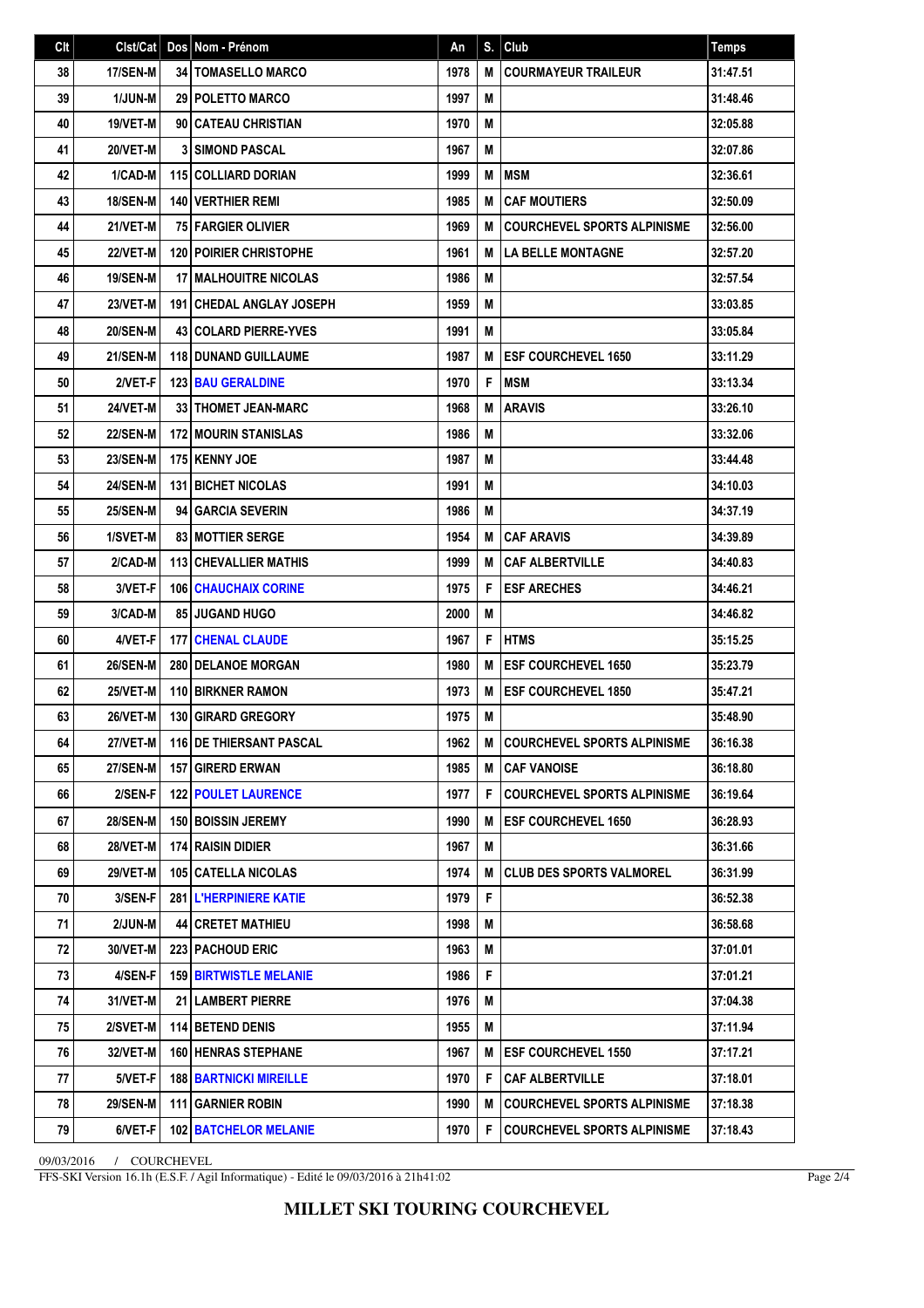| Clt | Clst/Cat        | Dos Nom - Prénom                   | An   | S. | Club                                   | <b>Temps</b> |
|-----|-----------------|------------------------------------|------|----|----------------------------------------|--------------|
| 80  | 30/SEN-M        | <b>125 LAMOUREUX GUILLAUME</b>     | 1979 | M  |                                        | 37:44.04     |
| 81  | 33/VET-M        | <b>162 ITRESALLET GILLES</b>       | 1967 | M  |                                        | 37:45.98     |
| 82  | 31/SEN-M        | <b>158 THEVENIOT PETER</b>         | 1987 | M  | <b>MSM</b>                             | 37:47.40     |
| 83  | 34/VET-M        | 142 BELL JIM                       | 1961 | M  |                                        | 38:04.80     |
| 84  | 1/CAD-F         | <b>152 DAVID CLEMENCE</b>          | 2000 | F  | <b>MSM</b>                             | 38:11.20     |
| 85  | 35/VET-M        | <b>247   PACHOD PATRICK</b>        | 1957 | M  | <b>ESF COURCHEVEL 1850</b>             | 38:19.87     |
| 86  | 5/SEN-F         | <b>186 ILE ROUX PAULINE</b>        | 1990 | F  | <b>ESF COURCHEVEL 1650</b>             | 38:22.61     |
| 87  | 36/VET-M        | <b>171 ROMANET STEEVE</b>          | 1969 | M  |                                        | 38:28.49     |
| 88  | 3/SVET-M        | <b>168 JANNI ROBERT</b>            | 1953 | M  | <b>ESF COURCHEVEL 1550</b>             | 38:44.46     |
| 89  | 37/VET-M        | <b>183 D'AVEZAC PHILIPPE</b>       | 1958 | M  |                                        | 39:04.85     |
| 90  | 7/VET-F         | <b>126   GACHET-MAUROZ PASCALE</b> | 1958 | F  | <b>ESF COURCHEVEL 1550</b>             | 39:21.65     |
| 91  | 8/VET-F         | <b>167   HEBERSTICH NATHALIE</b>   | 1974 | F  | <b>CMSAB</b>                           | 39:33.89     |
| 92  | 38/VET-M        | <b>184 SULLICE JEAN MARC</b>       | 1964 | M  |                                        | 39:46.28     |
| 93  | <b>32/SEN-M</b> | 155 ATTRELL BEN                    | 1985 | M  |                                        | 39:49.74     |
| 94  | 1/ESP-F         | <b>149 JANNI CARLA</b>             | 1993 | F  | <b>ESF COURCHEVEL 1550</b>             | 39:54.76     |
| 95  | 4/CAD-M         | <b>147   COLLIARD CEDRIC</b>       | 2000 | M  | <b>MSM</b>                             | 39:58.39     |
| 96  | 6/SEN-F         | <b>117 APPOLONIA JENNY</b>         | 1978 | F  | <b>COURCHEVEL SPORTS ALPINISME</b>     | 40:06.63     |
| 97  | 39/VET-M        | 176 DESBRINI LAURENT               | 1975 | M  |                                        | 40:10.52     |
| 98  | 40/VET-M        | <b>161 I MACKAY CHARLES</b>        | 1961 | M  |                                        | 40:25.11     |
| 99  | 41/VET-M        | <b>300   MUGNIER PHILIPPE</b>      | 1959 | M  | <b>ESF COURCHEVEL 1850</b>             | 40:27.21     |
| 100 | 33/SEN-M        | 119 RIX DANNY                      | 1979 | M  |                                        | 40:27.63     |
| 101 | 42/VET-M        | <b>165 VIALLY LAURENT</b>          | 1974 | M  | CLUB DES SPORTS DE COURCHEVEL 40:27.81 |              |
| 102 | 9/VET-F         | <b>153 VIANNEY LAURENCE</b>        | 1962 | F  | <b>ESF COURCHEVEL 1550</b>             | 40:31.76     |
| 103 | 43/VET-M        | <b>103 CAMOIN FRANCOIS</b>         | 1964 | M  | <b>BEAUFORTAIN TRAIL</b>               | 40:47.50     |
| 104 | 44/VET-M        | <b>108 RICHERMOZ MICHEL</b>        | 1966 | M  |                                        | 40:55.35     |
| 105 | 34/SEN-M        | <b>173 BOCHOLIER PIERRE-JEAN</b>   | 1985 | M  | <b>NOUVELLE FORMULE</b>                | 41:58.27     |
| 106 | 4/SVET-M        | 208 DOIX PHILIPPE                  | 1947 | M  | <b>ESF COURCHEVEL 1850</b>             | 41:59.04     |
| 107 | 10/VET-F        | <b>292   GONCALVES VIRGINIE</b>    | 1965 | F  |                                        | 42:13.83     |
| 108 | 7/SEN-F         | <b>284 PERRODO VIRGINIE</b>        | 1984 | F  |                                        | 42:28.11     |
| 109 | 11/VET-F        | <b>199 ROBINSON LOUISE</b>         | 1966 | F  |                                        | 42:48.91     |
| 110 | 2/CAD-F         | 245 BLANC JULIE                    | 1999 | F  |                                        | 43:31.02     |
| 111 | 8/SEN-F         | 256 MOUSSELARD NADIA               | 1985 | F  | <b>CAF VANOISE</b>                     | 44:33.46     |
| 112 | 9/SEN-F         | <b>246 LEMAIRE CLAIRE</b>          | 1988 | F  | <b>CAF MOUTIERS</b>                    | 44:43.13     |
| 113 | 45/VET-M        | 272 SORREL YVES                    | 1963 | M  | <b>CAF DES BELLEVILLES</b>             | 44:44.14     |
| 114 | 35/SEN-M        | <b>164 ROCHET JEAN STEPHANE</b>    | 1989 | M  |                                        | 45:09.08     |
| 115 | 46/VET-M        | <b>293   THOMAS GUY</b>            | 1968 | M  |                                        | 46:00.62     |
| 116 | 1/BEN-M         | <b>279 BLANC ANTONIN</b>           | 2006 | M  | <b>CLUB DES SPORTS DE COURCHEVEL</b>   | 46:07.61     |
| 117 | 5/SVET-M        | 257 BLANC YVES                     | 1954 | M  | <b>ESF COURCHEVEL 1650</b>             | 46:09.00     |
| 118 | 47/VET-M        | 237 SPADA STEPHANE                 | 1971 | M  | <b>TEAM BIDJON</b>                     | 46:30.96     |
| 119 | 12/VET-F        | <b>297 DEVILLE CORINNE</b>         | 1963 | F  |                                        | 46:47.87     |
| 120 | <b>36/SEN-M</b> | 265 SAMSON JOSEPH                  | 1984 | Μ  |                                        | 47:05.55     |
| 121 | 37/SEN-M        | 250 FLON GREGORY                   | 1977 | M  |                                        | 47:06.26     |

09/03/2016 / COURCHEVEL

FFS-SKI Version 16.1h (E.S.F. / Agil Informatique) - Edité le 09/03/2016 à 21h41:02

Page 3/4